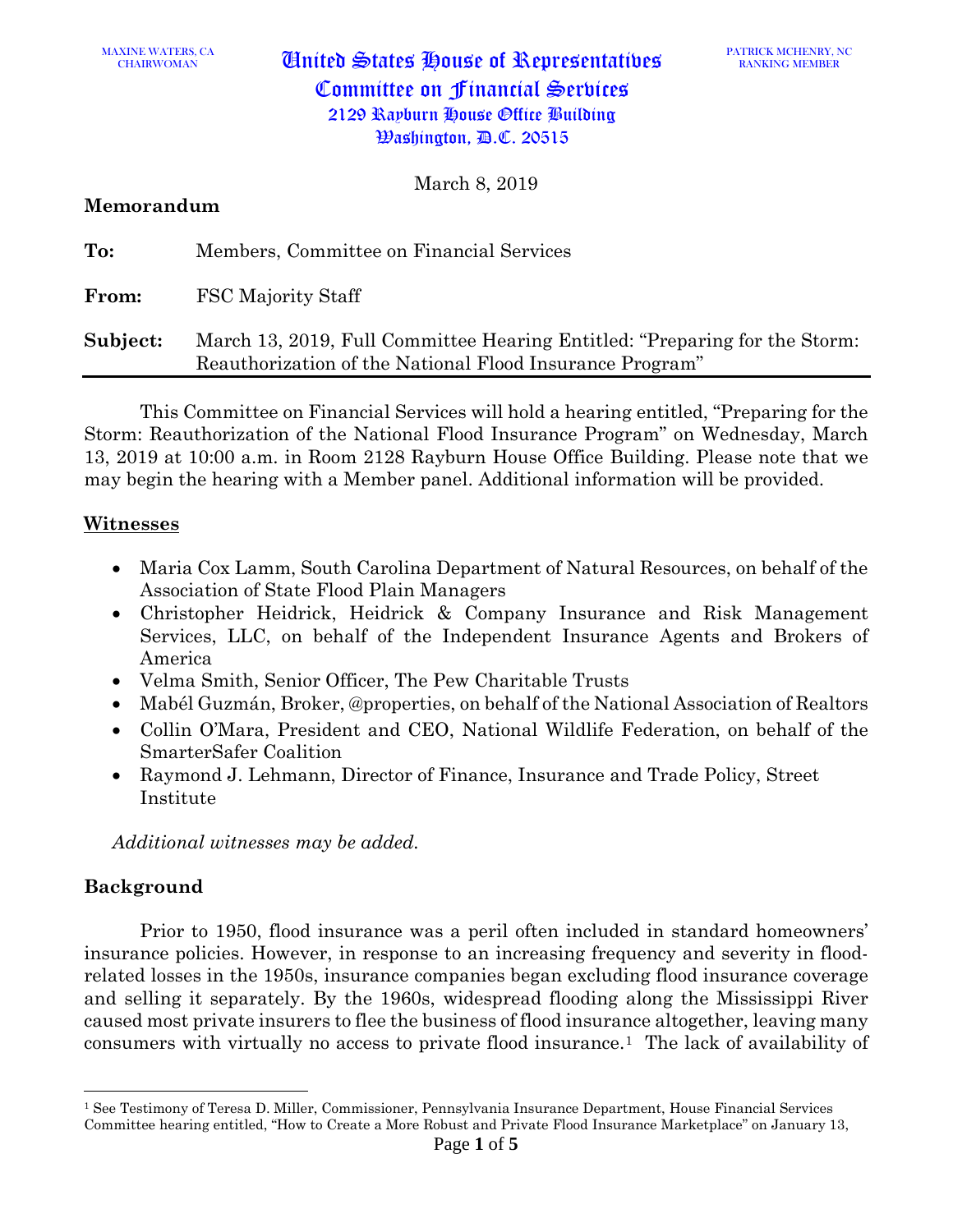flood insurance for consumers left them vulnerable in the event of a flood, and also left taxpayers vulnerable to bearing the costs of flood damage through post-disaster relief in the case of a flood event.

In direct response to this private market failure, the National Flood Insurance Program (NFIP) was created in 1968 with the passage of the National Flood Insurance Act (NFIA). In doing so, Congress determined that "as a matter of national policy, a reasonable method of sharing the risk of flood losses is through a program of flood insurance which can complement and encourage preventive and protective measures"[2](#page-1-0) and that transferring the costs of private property flood losses from the general taxpayer to individuals in the floodplains through premiums would ease the strain on the nation's limited disaster resources. Congress also passed the Flood Disaster Protection Act of 1973 (FDPA) that requires most property owners in a designated Special Flood Hazard Area to purchase flood insurance. [3](#page-1-1)

The last long-term reauthorization of the NFIP occurred when Congress passed the Biggert-Waters Flood Insurance Reform Act of 2012 (BW-12), which was subsequently amended by the Homeowner Flood Insurance Affordability Act of 2014 (HFIAA). Since the end of fiscal year (FY) 2017, the NFIP has been reauthorized ten times and has experienced brief lapses. According to the National Association of Realtors, an estimated 40,000 home sales are lost or interrupted every month that the NFIP's authority lapses. The NFIP's authorization is currently set to expire on May 31, 2019. In the event of a lapse, NFIP will be unable to enter into new flood insurance contracts, which will lead to widespread market instability due to the stalling of mortgage processing for homes that are statutorily required to have flood insurance.

Several Members of Congress have put forward legislative proposals to reauthorize the NFIP and make programmatic reforms to promote affordability, protect policyholders, and improve flood mapping and floodplain management.

#### **Overview of the NFIP**

The NFIP is administered by the Federal Emergency Management Agency (FEMA) through its Federal Insurance & Mitigation Administration (FIMA). The NFIP was designed to serve two interrelated goals: (1) provide access to primary flood insurance and (2) reduce flood risk through the adoption of floodplain management standards.[4](#page-1-2) The NFIP advances these goals by offering primary flood insurance exclusively for properties in communities that adopt minimum floodplain management standards under FEMA regulations.[5](#page-1-3) The NFIP also administers the Community Rating System (CRS), which is a

 $\overline{\phantom{a}}$ 

<sup>2016,</sup> *available* at:<br>https://www.naic.org/documents/government relations 160113 testimony private flood insurance.pdf.

<span id="page-1-1"></span><span id="page-1-0"></span> $\frac{2}{3}$  See 42 U.S.C. §4001(a).<br><sup>3</sup> For example, the mandatory purchase requirement only extends to the structure, although policyholders can purchase contents coverage if they choose. The requirement also only reaches those with a federally backed mortgage, so property owners who have paid off their mortgage or who have obtained a mortgage without federal backing are not affected. <sup>4</sup> See 42 U.S.C. §4001 et seq.

<span id="page-1-3"></span><span id="page-1-2"></span><sup>5</sup> *Id*.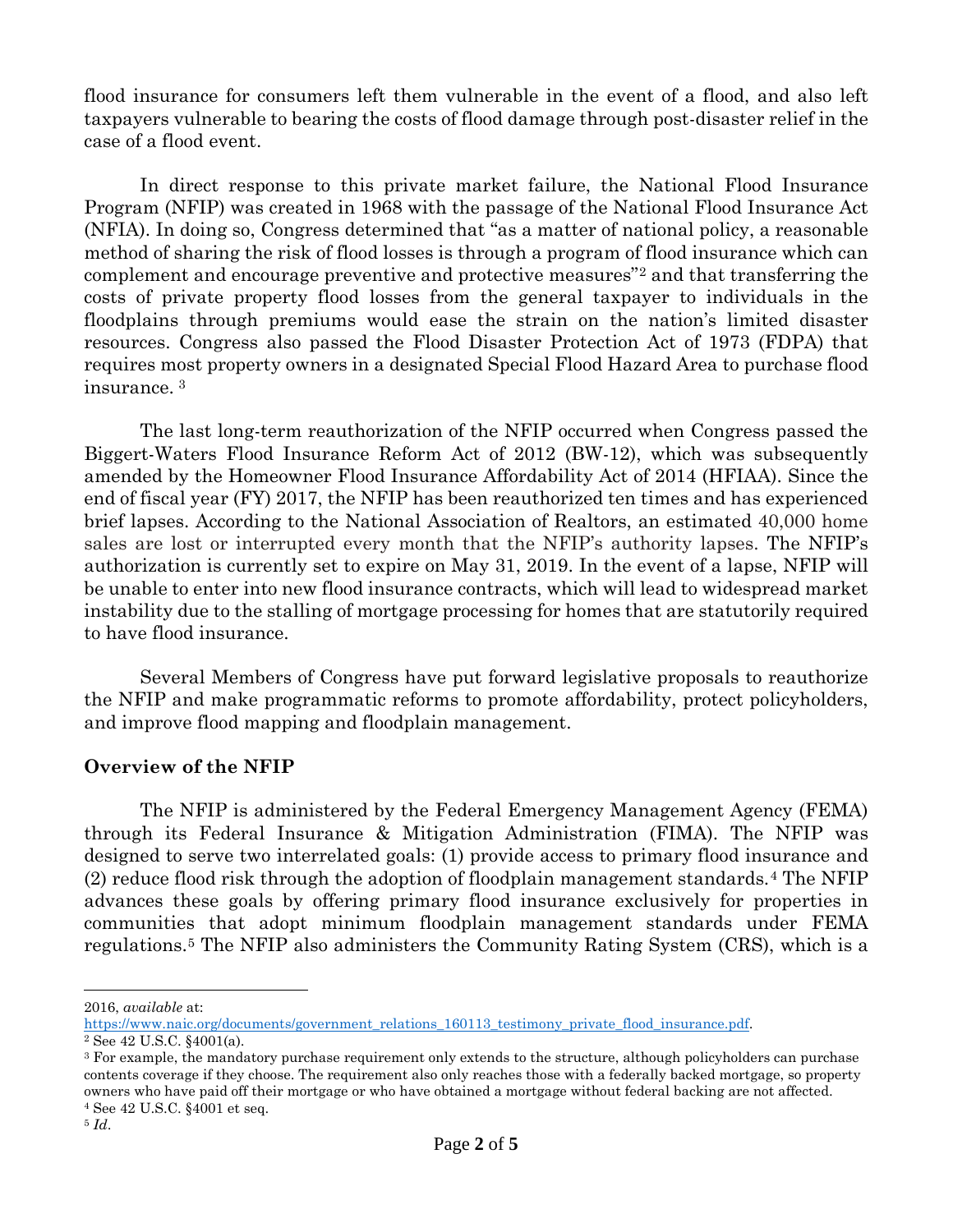voluntary incentive program that recognizes communities for implementing floodplain management practices that exceed the NFIP's minimum requirements and, in exchange, FIMA offers reduced flood insurance premiums to policyholders.

Today, the NFIP is the principal provider of primary flood insurance in the U.S., covering over 5 million households and businesses across the country for a total of over \$1.3 trillion in flood insurance coverage.<sup>[6](#page-2-0)</sup> As of the end of FY 2018, approximately  $22,324$ communities participate in the NFIP, covering an estimated 93 percent of the U.S. population. According to FEMA, the NFIP saves the nation an estimated \$1.87 billion annually in flood losses avoided because of the NFIP's building and floodplain management regulations.

In 1983, FEMA created the Write Your Own (WYO) Program in an effort to: increase the NFIP's policy base and geographic distribution of policies; improve service to NFIP policyholders through infusion of insurance industry knowledge and capacity; and, provide the insurance industry with direct operating experience with flood insurance. This WYO Program operates as a partnership between FEMA and participating property and casualty insurance companies that are compensated to write and service NFIP policies. The WYOs assume none of the risk by participating in this program. FEMA retains all of the insurance risk and underwrites any losses. Currently, approximately 60 different companies administer about 87 percent of NFIP policies through the WYO Program.[7](#page-2-1) The remainder of NFIP's policies are provided through the Direct Program, which is operated by a government contractor and performs the same basic functions as a WYO company.

The NFIP offers a Standard Flood Insurance Policy (SFIP) for properties in participating communities within a Special Flood Hazard Area (SFHA).[8](#page-2-2) By virtue of the mandatory purchase required by law, most property owners within the SFHA are required to purchase flood insurance. Many of the SFIP's policy terms are set in statute. The maximum coverage amount for building coverage is \$250,000 for single-family homes, and \$500,000 for multi-family residential properties, and non-residential properties including commercial properties. The maximum coverage amount for contents only is \$100,000.[9](#page-2-3) If the SFIP's maximum coverage amounts are insufficient to cover the full value of the property, policyholders may have the option of obtaining excess flood insurance in the private market.

The NFIP also offers coverage for properties that are not within a SFHA, usually as a Preferred Risk Policy (PRP). PRPs include similar coverage but at discounted rates in accordance with their lower risk profile. If a property has a significant loss history, that

l

<span id="page-2-0"></span><sup>6</sup> See Policy Statistics, National Flood Insurance Program, current as of September 30, 2018, *available* at: [http://bsa.nfipstat.fema.gov/reports/1011.htm.](http://bsa.nfipstat.fema.gov/reports/1011.htm) 7 See Facts and Statistics, Flood Insurance, Insurance Information Institute, *available* at: [https://www.iii.org/fact-](https://www.iii.org/fact-statistic/facts-statistics-flood-insurance)

<span id="page-2-1"></span>[statistic/facts-statistics-flood-insurance.](https://www.iii.org/fact-statistic/facts-statistics-flood-insurance) 8 National Flood Insurance Program Dwelling Form, Standard Flood Insurance Policy, October 2015, *available* at:

<span id="page-2-2"></span>[https://www.fema.gov/media-library-data/1449522308118-6752c210f65aed326a9ddf4a0ddaca1f/F-](https://www.fema.gov/media-library-data/1449522308118-6752c210f65aed326a9ddf4a0ddaca1f/F-122_Dwelling_SFIP_102015.pdf)

<span id="page-2-3"></span>[<sup>122</sup>\\_Dwelling\\_SFIP\\_102015.pdf.](https://www.fema.gov/media-library-data/1449522308118-6752c210f65aed326a9ddf4a0ddaca1f/F-122_Dwelling_SFIP_102015.pdf) 9 FEMA Insurance Manual, effective October 1, 2016, *available* at: [https://www.fema.gov/media](https://www.fema.gov/media-library/assets/documents/127010)[library/assets/documents/127010.](https://www.fema.gov/media-library/assets/documents/127010)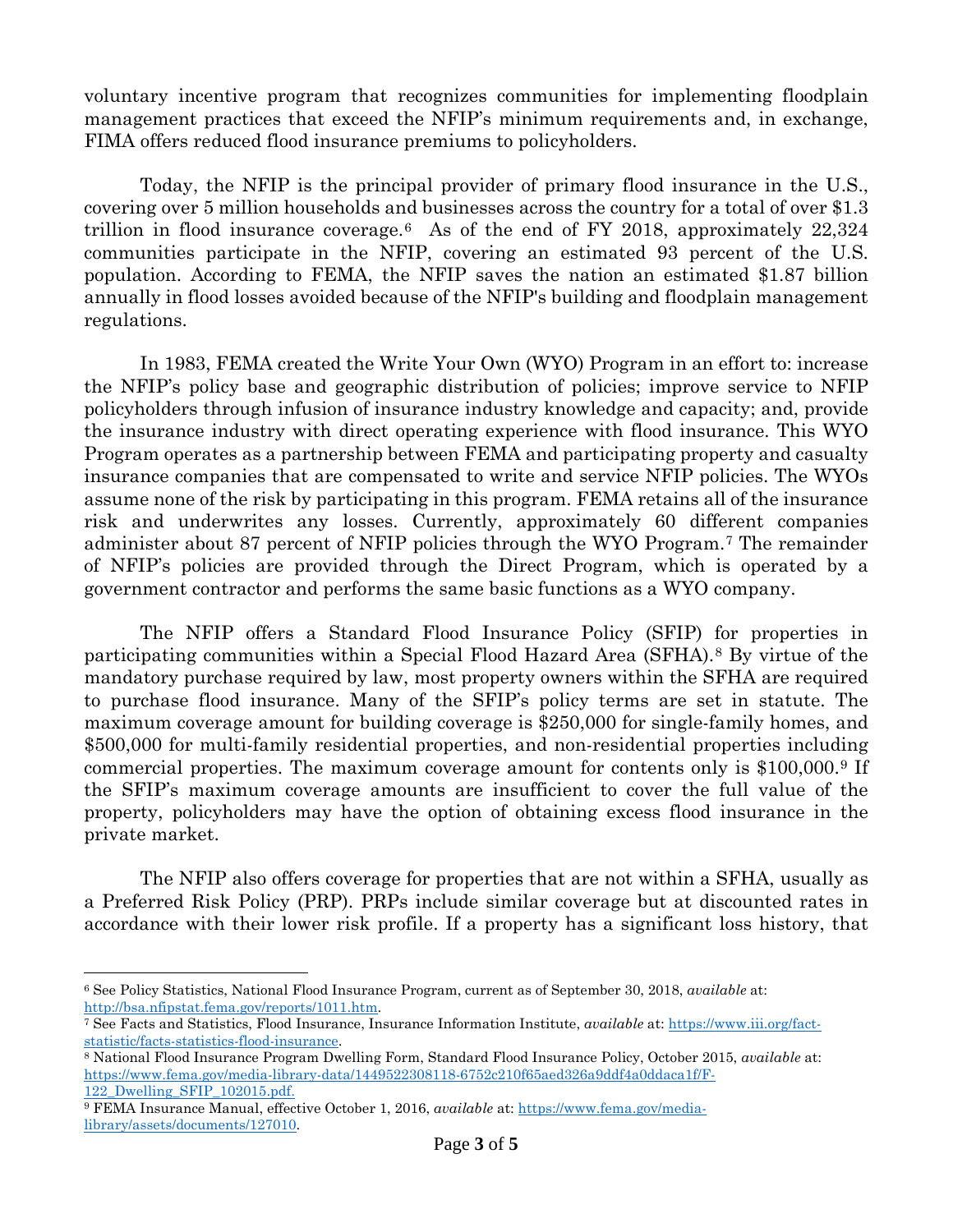policyholder may become ineligible for a PRP and would need to purchase a SFIP that is commensurate with the flood risk.

### **The NFIP's Financial Status**

The NFIP is largely self-funded through insurance premiums collected from policy holders. Policyholders are also assessed a number of surcharges and other fees. In FY 2018, policyholders paid \$382 million in surcharges, \$188.162 million in federal policy fees, and \$496.82 million in reserve fund assessments.<sup>[10](#page-3-0)</sup> A portion of these premiums, fees, surcharges, and assessments goes towards the cost of flood mapping and floodplain management. A large portion also goes to paying interest on debt of the NFIP.

Congress designed the NFIP as a program that would operate on a cash flow basis, borrowing from the Treasury in bad years and returning funds to the Treasury in good years. The NFIP was largely self-supporting in this way from 1986 until 2005, but due to extraordinary losses incurred as a result of hurricanes Katrina, Rita, and Wilma in 2005, and then Superstorm Sandy in 2012 and Hurricane Matthew in 2016, the program currently carries a debt of \$20.5 billion.[11](#page-3-1) It is also important to note that a significant portion of the NFIP's debt accrued as a result of Hurricane Katrina (\$19 billion) could not possibly have been properly accounted for in NFIP's risk modeling; specifically, the U.S. Army Corp of Engineers took responsibility for engineering and design failures in the levees that should have been able to provide far better protection for New Orleans in the face of Katrina.<sup>[12](#page-3-2)</sup>

Taxpayers are not on the hook for this debt and receive millions of dollars in interest payments every year (currently approximately \$400 million annually or a total of \$4.2 billion since 2005) at the expense of policyholders. In 2017, following a proposal submitted by OMB Director Mick Mulvaney, Congress passed legislation to partially forgive \$16 billion of the NFIP's debt of \$30.4 billion, after the NFIP's debt ballooned following Hurricanes Harvey, Irma and Maria and other historic flooding that year.[13](#page-3-3)

## **Affordability Challenges**

In 2018, FEMA submitted its congressionally mandated Affordability Framework demonstrating, among other things, that low-income homeowners and renters face significant affordability challenges. The report documents that those that are least able to afford higher premiums tend to live in the highest flood hazard areas writing, "generally, incomes are higher outside the SFHA than they are inside the SFHA. The median household income for residential policyholders is \$82,000, although it is substantially lower in the

<span id="page-3-0"></span>l <sup>10</sup> Federal Insurance and Mitigation Administration report, *The Watermark*, FY18 Volume 4. 11 *Id.* 

<span id="page-3-1"></span>

<span id="page-3-2"></span><sup>12</sup> Katrina Report Blames Levees, June 2006, CBS News, *available* at: [http://www.cbsnews.com/news/katrina-report-blames](http://www.cbsnews.com/news/katrina-report-blames-levees/)[levees/](http://www.cbsnews.com/news/katrina-report-blames-levees/)

<span id="page-3-3"></span><sup>13</sup>Letter from the Office of Management and Budget Director Mulvaney, October 4, 2017, *available* at:

[https://www.whitehouse.gov/sites/whitehouse.gov/files/omb/Letters/Letter%20regarding%20additional%20funding%20an](https://www.whitehouse.gov/sites/whitehouse.gov/files/omb/Letters/Letter%20regarding%20additional%20funding%20and%20reforms%20to%20address%20impacts%20of%20recent%20natural%20disasters.pdf) [d%20reforms%20to%20address%20impacts%20of%20recent%20natural%20disasters.pdf.](https://www.whitehouse.gov/sites/whitehouse.gov/files/omb/Letters/Letter%20regarding%20additional%20funding%20and%20reforms%20to%20address%20impacts%20of%20recent%20natural%20disasters.pdf)